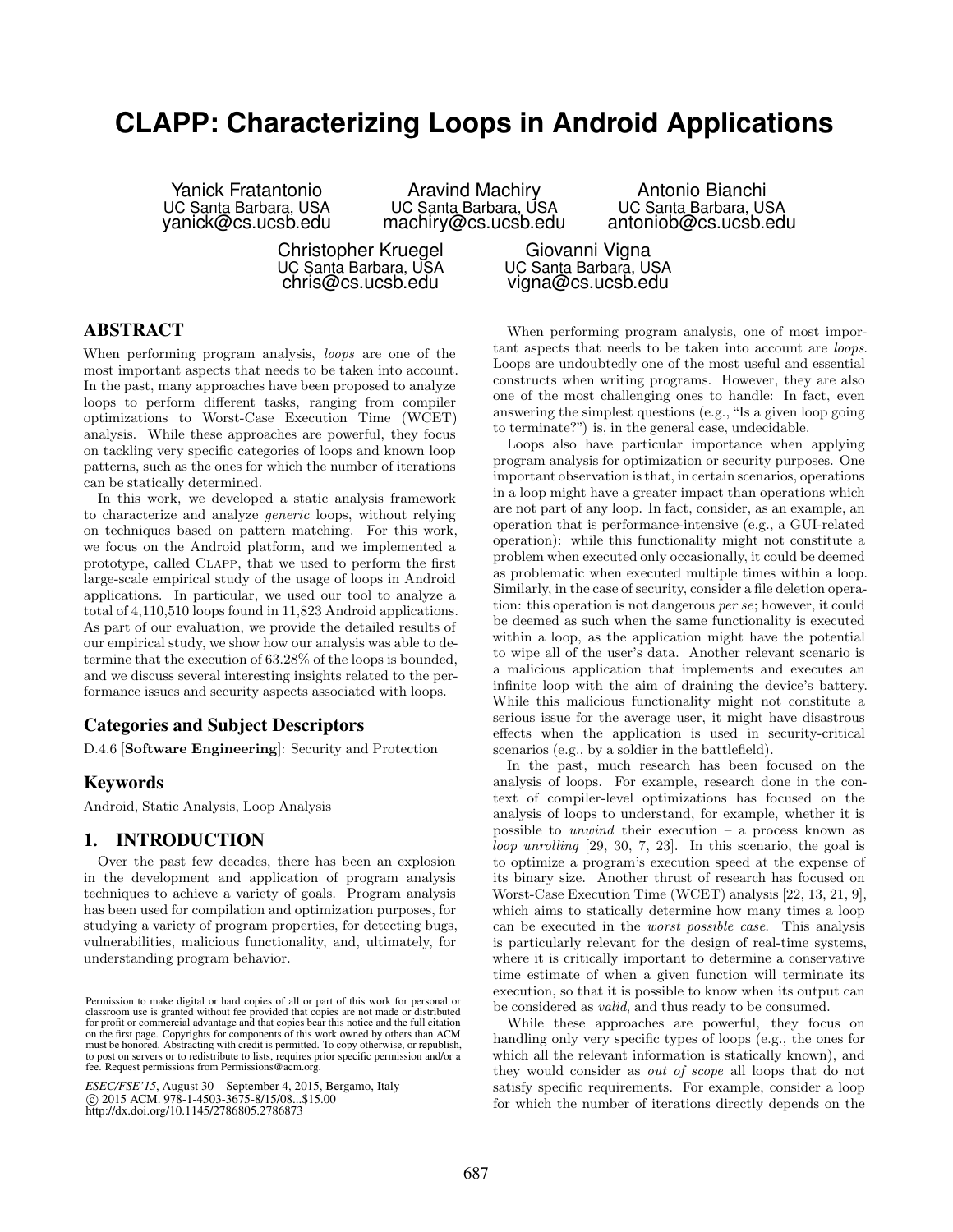size of a list: since, in the general case, the size of a list cannot be statically known, this loop cannot be properly analyzed by existing approaches.

For this work, we developed a generic loop analysis framework (based on static analysis) to characterize loops under many different aspects. In particular, we focus on the Android platform, for which a vast amount and variety of applications are available. Android is fundamentally an event-driven system, and the execution of an application should be mainly driven by the underlying system. However, loops within the main application are opaque to the framework, and it is not possible to control them without using performance-intensive, fine-grained dynamic monitoring systems. These observations make loops a particularly interesting and relevant construct to be studied in the context of the Android platform.

We implemented our static analysis techniques in a tool, called Clapp. Clapp works directly on Dalvik bytecode, and it therefore does not rely on having access to the application's source code. At its core, our analysis extracts detailed information about the operations that influence and control the number of iterations of a loop, and the operations that constitute the loop's body. This is achieved by combining several static analysis techniques, such as loop identification. backward data-flow analysis on use-def chains, selective abstract interpretation, and code reachability analysis. The key advantage of our approach is that it is completely generic and can be applied to any kind of program. Moreover, our approach does not rely on the identification of *known* cases through techniques based on pattern matching.

We used CLAPP to perform the first large-scale empirical study to characterize, under many different aspects, the usage of loops in Android applications. In particular, we analyzed 11,823 Android applications, which cumulatively contained 4,110,510 loops. As part of our evaluation, we analyzed the results of our static analysis system to gain insights related to many interesting aspects of the usage of loops in Android applications.

As one of the first analysis steps, we perform *bound analysis*, which consists in the identification and characterization of what kinds of operations control the number of iterations for a given loop. More in general, we try to characterize if loops are bounded and how often: interestingly, our system was able to determine that the execution is guaranteed to terminate for 63.28% of the loops. We also found that it was possible to statically estimate the number of iterations in the worst-case only for 2.26% of all loops: this suggests that existing loop analysis techniques might be applicable only in a very limited number of cases. As a second step, we perform *body analysis*, which consists in characterizing what kinds of operations are performed for each iteration of the loop. The results from bound and body analysis are then combined to increase the precision of the analysis and to gain even more insights. These results are used as a basis for studying the different use cases for writing loops in Android applications, and, more in general, to study the usage of loops under two main perspectives, *performance* and *security*.

First, we evaluated the performance aspect, and we determined whether loops are written according to the official guidelines provided in the Android documentation. For example, we identified cases in which developers do not use appropriate constructs (e.g., iterators when iterating over a list), which are known to provide a non-negligible performance benefit. As another example, we study whether performanceintensive operations in a loop are executed within the context

of the main UI thread, in which case the user might perceive the GUI as stuck and the operating system might consider the app as non-responsive. As another interesting aspect, we identified several cases in which the Java compiler itself misses important optimizations. We also found that developers often code loops in a *risky* way, for which a small mistake might suddenly lead to the introduction of an infinite loop.

Second, we evaluated loops from the security perspective, and we highlighted cases where high-risk operations are executed in loops (hence increasing the potential for damage), or loops for which the number of iterations depends on a component *external* to the application (e.g., network data): depending on the threat model, such external components could be controlled by an attacker to perform, for example, a denial-of-service attack through the introduction of a long-running, potentially-infinite loop in the application.

In summary, this paper makes the following contributions:

- *•* We developed a generic loop analysis framework (based on static analysis) to characterize the usage of loops in Android applications. Our framework aims to analyze *generic* loops, and it does not rely on techniques based on pattern matching.
- We implemented our static analysis in a tool called CLAPP, and we used it to perform the first large-scale empirical study to characterize the usage of 4,110,510 loops contained in 11,823 Android applications. Our prototype operates directly on Dalvik bytecode and, therefore, it does not rely on the application's source code.
- *•* The results of our large-scale analysis offer interesting insights, such as why and how software developers implement loops in Android applications. Moreover, we show how it is possible to automatically identify *problematic* loops for what concern both the performance and the security aspect.

# 2. LOOPS CHARACTERIZATION

Our analysis aims at extracting as much information as possible about loops. In particular, our analysis first identifies all loops in a given application, and then focuses on the *loop control* aspect (i.e., "How is the number of the loop's iterations controlled?"), on the *loop body* aspect (i.e., "Which are the actions performed by each loop's iteration?"), and on the dependency between these two aspects.

To determine how a loop is controlled, the analysis first identifies which are the conditional instructions that can directly influence whether the loop's execution terminates. Then, our analysis performs, for each register used by these conditional instructions, a combination of backward slicing and selective abstract interpretation to reconstruct how the registers' values are initialized and evolve during the execution of each iteration of the loop. We characterize the loop's body by determining which framework API functions could be possibly invoked as part of each loop's iteration. This analysis is inter-procedural, and it works by analyzing the inter-procedural call graph of the application.

Additionally, our analysis takes into account the relationship between the operations performed in the loop, and how the loop is controlled. This allows for a more comprehensive characterization of loops. In fact, as an example, consider a loop that is bounded by the value returned by an API function call: in the general case, it is impossible to characterize how this value changes during each loop's iteration. However, in some cases, it is possible to establish that the API function call's return value would not change if, for example, the loop's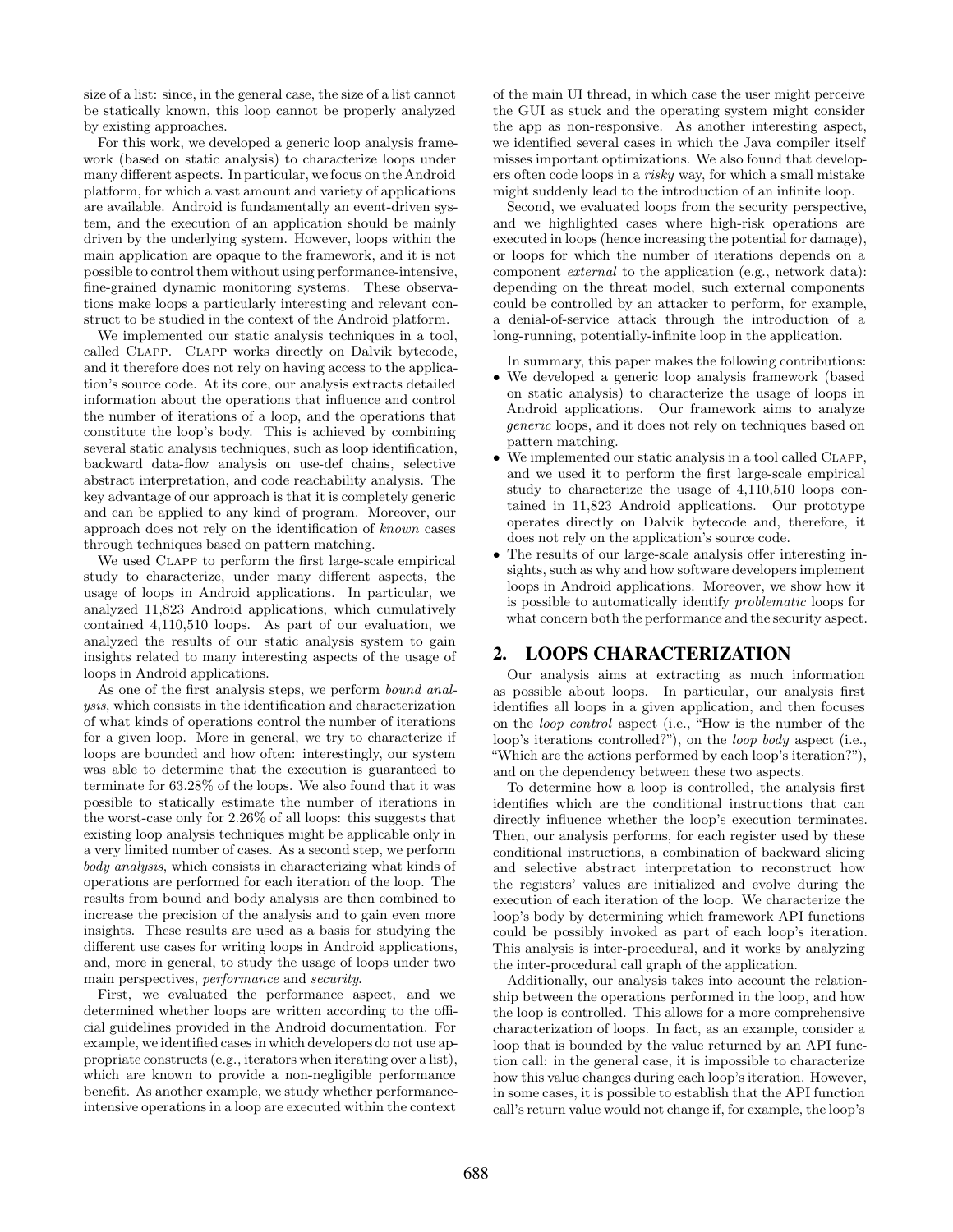<span id="page-2-0"></span>

Figure 1: Overview of our loop analysis framework.

```
1 public void f () {
2 List 1 =<br>3 bool ski
         bool skipFirst =
4 int startIdx , i;
5
6 startIdx = skipFirst ? 1 : 0;
\begin{array}{c} 7 \\ 8 \end{array}8 for (i = startIdx; i < 1.size(); i += 2) {<br>9 Elem e = l.get(i);
9 Elem e = 1.get(i);<br>10 if (e == null) {
10 if (e == null) {<br>11 break;
               break;
\begin{array}{c} 12 \\ 13 \end{array}processElem (e);
14 }
15 }
```
Figure 2: A sample program containing a loop.

body is only constituted by math-related operations. For this reason, we extract additional information from the body of the loop, and we combine them with information extracted during the bound analysis step to determine, for example, if the value returned by a given API function call can be assumed to be constant. As two concrete examples, consider the List.size() and String.length() methods: if the body of the loop does not perform any significant operations on these objects, their return values will not change after each iteration of the loop. In certain cases, this additional information is critical to prove a given loop's termination.

## 3. STATIC ANALYSIS FRAMEWORK

This section discusses the details of our static analysis framework, whose overview is shown in Figure [1.](#page-2-0) As input, the framework takes the APK file of an Android application (an APK is the archive format used in Android to deliver applications' code and resources), and it extracts its Dalvik bytecode, a register-based representation of the program that is executed by the so-called Dalvik Virtual Machine (DVM). Then, the analysis performs several steps, based on static analysis, that extract detailed information about the control and body aspects of each loop. These results are then post-processed to perform, for example, bound analysis and to gain insights related to the performance and security aspects. The remainder of this section describes in details all these analysis steps. Throughout our description, we will use the snippet of code in Figure [2](#page-2-1) as a running example.

## 3.1 Preliminary Analysis Steps

The analysis begins by performing several preliminary steps. These steps have the goal of extracting the information on top of which our loop analysis framework is built. First, the Dalvik bytecode (DEX) of the application is parsed and disassembled. For this step, we rely on Androguard [\[11](#page-10-8)] to convert Dalvik bytecode into easily-accessible Python objects. After this step, we compute the Control-Flow Graph (CFG), and we lift the bytecode to an internally-developed Intermediate Representation (IR) that is more suitable for performing static analysis. One of the main features of this IR is that it comes in Static Single Assignment (SSA) form [\[10\]](#page-10-9). Figure [3](#page-3-0) shows the CFG and the bytecode representation, in SSA form, corresponding to the example in Figure [2](#page-2-1).

After this step, we perform Class Hierarchy Analysis (CHA), which reconstructs the inheritance relationship among all classes and interfaces defined in the application and the Android framework. The last of these preliminary steps is the computation of a coarse over-approximation of the inter-procedural call graph. This is performed by first identifying all the *invoke* bytecode instructions in the application code base. Then, for each of them, the analysis first determines the set of possible dynamic types of the object receiving the method invocation (this is done by using the results from the CHA step and other type-related information), and then it simulates the dynamic dispatch mechanism to compute all possible targets.

## 3.2 Loop Identification

After these preliminary steps, our analysis proceeds to identifying all loops in the given Android application. To do this, we implemented the algorithms proposed by Wei *et al.* [\[28\]](#page-10-10). In the context of our work, a loop is represented as a set of basic blocks. Among these basic blocks, the analysis then identifies the *header*, which can be seen as the entry point of the loop. More formally, the header is the basic block that *dominates* the execution of all the other blocks belonging to the loop. The algorithm proposed by Wei *et al.* can also identify and correctly handle *nested* loops. In our work, nested loops are treated exactly as non-nested loops, with the only difference that we annotate which *inner* loop belongs to which *outer* loop. For our example in Figure [2](#page-2-1) and [3](#page-3-0), the loop header is B4 and the body is constituted by B4, B5, and B6.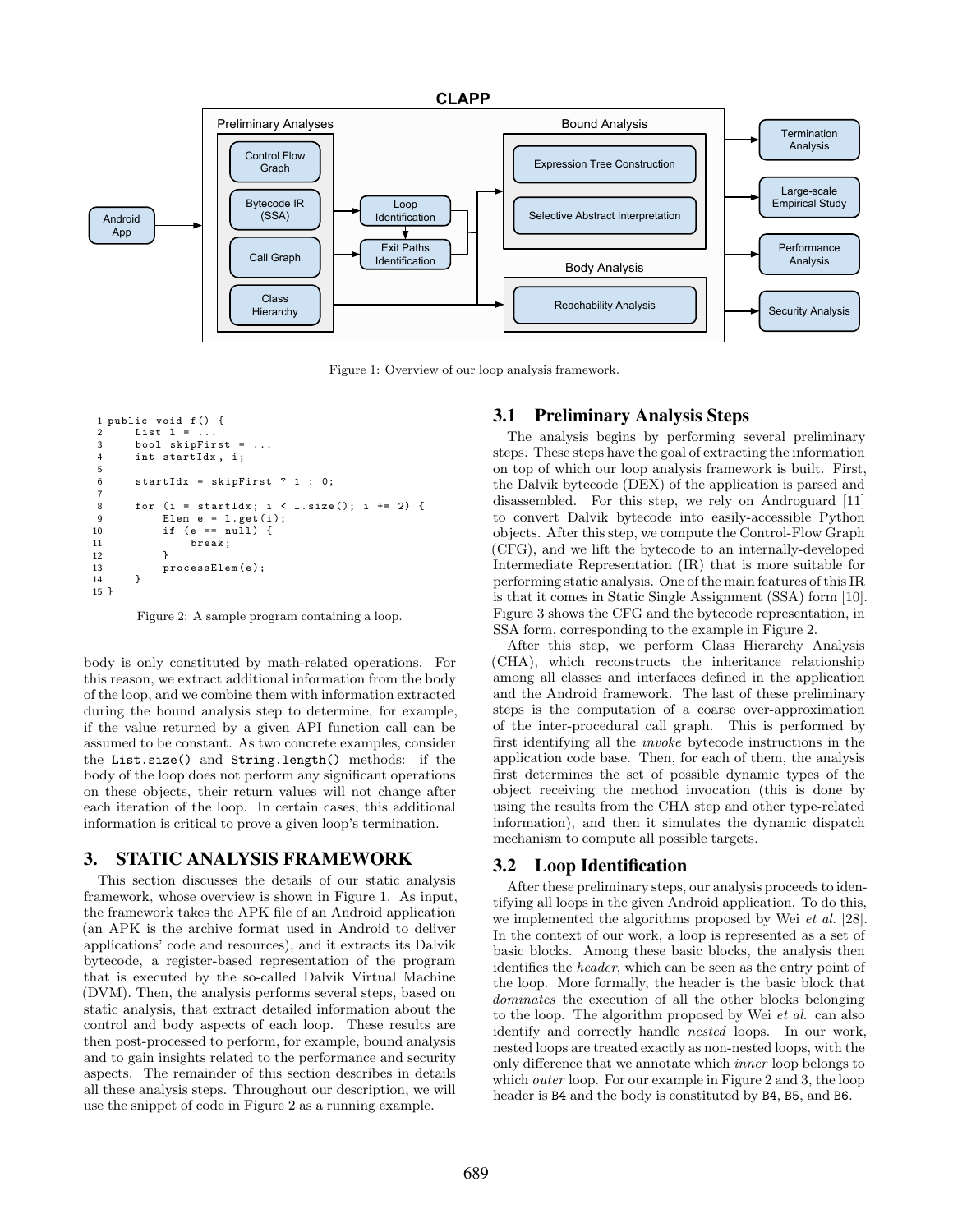<span id="page-3-0"></span>

Figure 3: Annotated control-flow graph of the function in Figure [2](#page-2-1). The loop header is B4, and the loop's body is constituted by B4, B5, and B6.

**Exit Paths Identification.** The next step is to identify all possible *exit paths*. We define an exit path as a set of conditional instructions (or *conditions*) that need to be satisfied so that the execution of the loop terminates. Naturally, a loop might have multiple exit paths. For example, the snippet of code in Figure [2](#page-2-1) has two exit paths: 1)  $\{i \ge 1$ . size() $\}$ ; 2)  $\{i \leq i \text{.size}(), e == null\}.$ 

To determine all exit paths, we first identify all basic blocks (belonging to the loop's body) for which at least one of their successors is a basic block that is *not* part of the loop. These are the basic blocks that contain conditional instructions (i.e., if-\* bytecode instructions) directly guarding the loop's *exit*. Then, the analysis computes all control dependence paths to each of these basic blocks from the loop header, by using the algorithm proposed in [\[17\]](#page-10-11). The resulting set of paths constitutes all possible loop exit paths. For our example in Figure [3,](#page-3-0) the exit paths are: 1)  $\{(\text{if-ge R7}, \text{R6})\};$ 2) {(!if-ge R7,R6), (if-eqz R8)}.

## <span id="page-3-3"></span>3.3 Loop Control Characterization

One of the main aspects that our analysis characterizes is

the *control* aspect. That is, we are interested in characterizing which are the factors that control the number of iterations of the loop to determine, for example, if it is possible to statically guarantee that the loop (eventually) terminates. This analysis step operates on the exit paths identified as part of the previous preliminary steps. Depending on the number of exit paths and their type, we label a loop as *simple* or *complex*. In particular, we consider a loop as simple if it has only one exit path constituted by only one condition. In other words, a loop is simple if there is only one if-\* bytecode instruction that determines whether the loop should terminate its execution or perform another iteration. Instead, all loops that have more than one exit path, or that have only one exit path but multiple conditions, are considered as complex. Given this definition, the loop in Figure [2](#page-2-1) is considered complex, since it has two different exit paths. Note that it is possible that a loop might not have any (explicit) exit path: in these cases, the loop is labeled as *Potentially Infinite*. We discuss this last case in Section [4.](#page-6-0)

## *3.3.1 Overview*

From a high-level point of view, our analysis works by characterizing each if-\* bytecode instruction independently. More precisely, our analysis works by first determining which are the relevant registers (for each of these instructions), and by then analyzing how the registers' values are initialized and how they evolve during the iterations of the loop. This is done by first reconstructing the *expression tree* that encodes how the value contained in a register is updated after each iteration, and by then performing *selective abstract interpretation* to extract some relevant properties. This information is then used to establish if it is possible to statically determine whether the condition specified in the if-\* instruction will be eventually satisfied (in other words, if it possible to determine whether the loop will terminate), and to characterize which kind of operations influence the control. These analysis steps are described in Section [3.3.2](#page-3-1), [3.3.3](#page-4-0), and [3.3.4](#page-5-0).

The described analysis steps focus on the analysis of a single if-\* instruction, which is enough to characterize simple loops. For complex loops, the analysis first studies all the relevant if-\* instructions independently, and then it combines the extracted information together, as explained in Section [3.3.5](#page-5-1).

#### <span id="page-3-1"></span>*3.3.2 Expression Trees*

For each if-\* bytecode instruction, the analysis first determines used registers, and reconstructs the operations that update their values after each iteration.<sup>[1](#page-3-2)</sup> In particular, the analysis creates, for each register, an *expression tree* that encodes how the register is updated after each iteration. Specifically, each node of the tree is characterized by a type of operation (e.g., scalar addition) and by its operands, which, in turn, can be a value (e.g., a scalar value, the return value of a method invocation), or another expression tree. The expression trees computed by our analysis are intraprocedural, and they are obtained by performing a backward traversal of the use-def chains (provided by the SSA form). It is important to note that, since we work with an IR in SSA form, each assignment to a Dalvik register will *produce* a new register in the SSA form. Thus, in our representation, each register is associated with one and only one expression tree.

<span id="page-3-2"></span><sup>&</sup>lt;sup>1</sup>In Dalvik bytecode, conditional instructions have either one or two registers as their operands. In case the conditional instruction has only one register, the comparison is implicitly performed against the value zero.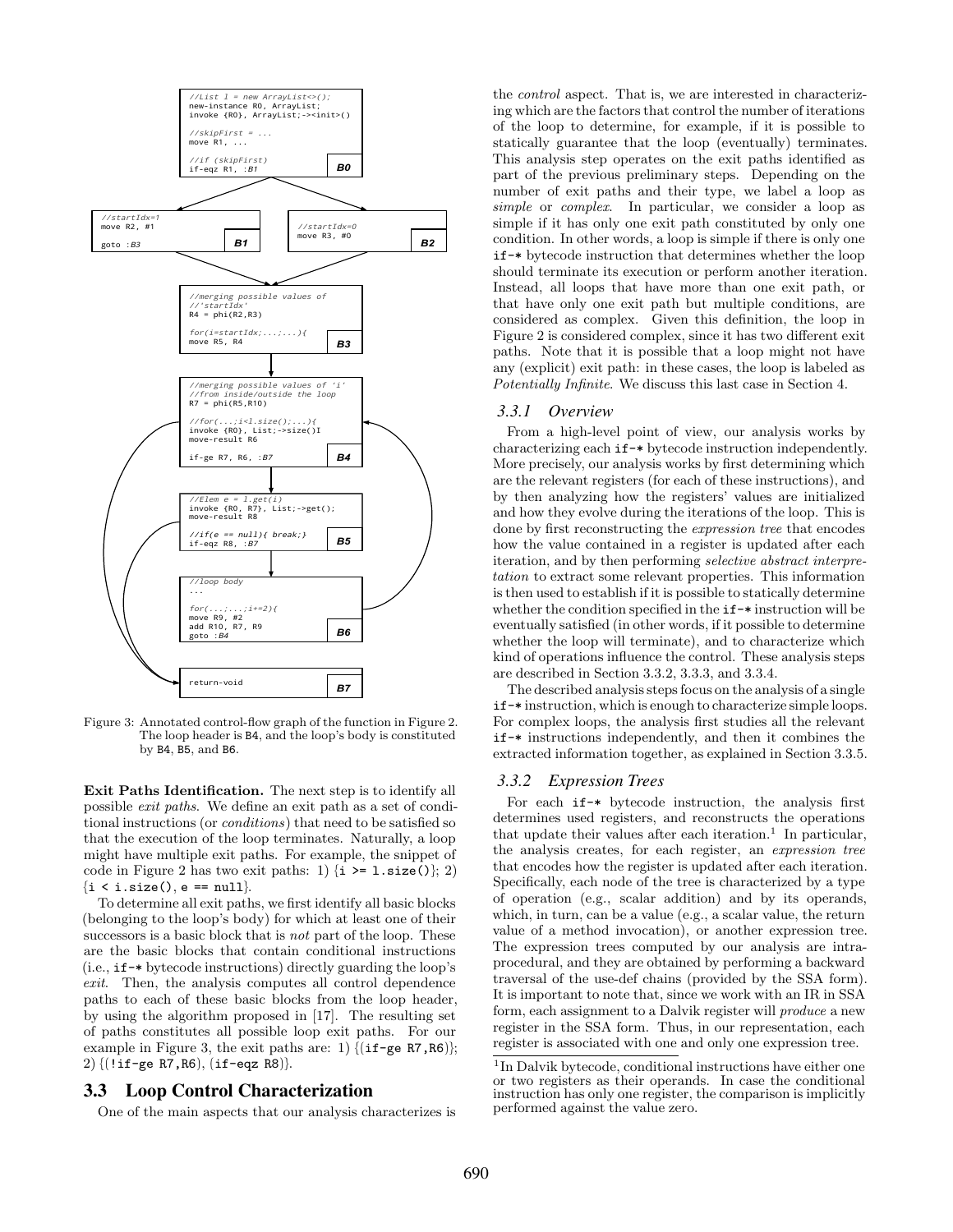<span id="page-4-1"></span>

Figure 4: Expression tree associated with register R7 of the function  $f$  defined in Figure [2](#page-2-1) and [3](#page-3-0). The  $*$  suffix identifies a cyclic dependency in the tree: in fact, the *next* value of R7 depends on the *current* one.

Note that while performing the backward traversal, the analysis will inevitably encounter loops in the use-def chains. Intuitively, a loop in the use-def chain encodes the fact that a register's value depends on a previous version of itself. Our analysis handles these cyclic dependencies by not continuing the exploration of registers that have already been processed (i.e., those registers that are already present in a path from the root of the expression tree to the current node). Of course, the analysis will annotate the non-explored registers with a special flag, so that the subsequent analysis step (i.e., the selective abstract interpretation) can properly handle this situation. As an explanatory example on what the output of this step looks like, we report in Figure [4](#page-4-1) the expression tree associated to register R7.

#### <span id="page-4-0"></span>*3.3.3 Selective Abstract Interpretation*

The next step of the analysis consists in performing selective abstract interpretation on top of the expression trees computed for each register. In particular, this analysis step annotates each node of the expression tree to characterize how the value of a given register is initialized, how it evolves during each iteration, and the *trend* of the value, which consists in studying whether the value a register can assume is *bounded*, regardless on the number of iterations. The result of this step is an annotated expression tree. In the remainder of this section, we first describe our annotation system, and we then discuss how these annotations are computed.

An annotation for a node consists of a set of labels. We now define each of these labels, we discuss the possible values they can assume, and, for each of them, we provide both an intuitive and formal definition. In this section, we will use the notation  $(R_x)^n$  to indicate the value assumed by the register  $R_x$  after n iterations of the loop.

**Statically bounded.** This label can be set to true or false depending on whether the value stored in the target register  $R<sub>x</sub>$  can be statically determined as bounded. In other words, this flag is set to true if it is possible to statically extract two values  $\xi_1, \xi_2$  such that  $\forall n: \xi_1 < (R_x)^n < \xi_2$ .

**Fixed.** This label can be set to true or false depending on whether the value of the target register  $\mathsf{R}_{\mathsf{x}}$  does not change during the execution of the loop. Formally, this flag is set to true if the analysis can guarantee that *∃*ξ *∀*n: (Rx) <sup>n</sup> =ξ. Note the difference from the previous case, the value ξ must exist, but it is not required to be statically computable. This label is set to true for any register that is defined outside the loop, since their value is guaranteed to not change during the loop's iterations: In fact, the SSA form guarantees that a register can be defined only once, and, in case of a re-assignment within the loop's body, a new register would be created.

**Sign.** This label can be set to one of the following values: positive, zero, negative, or unknown. This label encodes information related to the sign assumed by the register's value. For example, the label will be set to positive if the analysis is able to determine that  $\forall n: (R_x)^n > 0$ . Instead, if the analysis cannot determine the sign of the value, this label is set to unknown.

**Value Trend.** This label indicates how the value of a register  $R_x$  evolves *at the limit*. In particular, this label indicates whether it is possible to guarantee (through static analysis) that a value will *eventually increase* (or *decrease*), that a value is *bounded*, or that a value will be *eventually zero*. [2](#page-4-2) Concretely, this label will be set to one of the following values:

- **Increasing** (>). This indicates that the register's value will *eventually increase*. Intuitively, this implies that, given a sufficient number of iterations, the value in the target register will necessary be greater than any arbitrary value. Formally, the following condition needs to be satisfied: *∀ξ*  $\exists n : (R_x)^n > \xi$ . Note that this definition is weaker than the classic definition of *monotonically increasing*. This is intentional, as in most cases our (weaker) definition is enough to extract useful properties about the bound of the loop.
- *•* **Decreasing (**<**).** Similar to the previous case, this indicates that the value in the register will *eventually decrease.* Formally,  $\forall \xi \exists n : (R_x)^n < \xi$ .
- *•* **Bounded (**=**).** This indicates that the value assumed by the given register is *bounded*. Intuitively, this indicates that there exist two values such that it is guaranteed that the value of the register will always be *between them*. Formally,  $\exists \xi_1, \xi_2 \,\forall n: \xi_1 < (R_x)^n < \xi_2$ . Note that this value indicates something different than the Statically Bounded label. In fact, the values  $\xi_1, \xi_2$  must exist, but they are not required to be statically computable.
- *•* **Eventually Zero (0).** This indicates that the value of the register will be *eventually zero*. Formally,  $\exists n : (R_x)^n = 0$ .
- *•* **Unknown (**?**).** This indicates that our analysis cannot precisely determine the trend of this register's value.

This labeling system proved to be really powerful and generic. In fact, as our evaluation shows, this mechanism allowed us to characterize a very large number of loops, without having to rely on techniques based on pattern matching. We chose this specific set of labels as they are helpful in modeling and capturing the common behavior and evolution of the registers' values that play a key role in controlling the number of iterations in a loop. For example, loops are often controlled by a variable that starts from a given value and increases at each iteration (e.g., the loop in Figure [2](#page-2-1)). In this case, our analysis will be able to capture exactly this property, by assigning the value *Increasing* to the *Value Trend* label. As we will discuss in the next section, this aspect of our work plays a key role when determining whether the number of loop iterations is bounded. We also note that some of the labels are introduced specifically to precisely model known API functions that are often used in Android. For example, the *Eventually Zero* value is helpful when modeling the return value of the Iterator.hasNext() API method that, under certain assumptions (see Section [3.5](#page-6-1)), is known to *eventually* return false (or zero).

We are now ready to discuss and explain how these labels are computed for each node of the expression tree. The system first assigns an *initial* label for each node in the tree without

<span id="page-4-2"></span><sup>2</sup> In the context of this paper, we do not consider the possibility of integer overflows.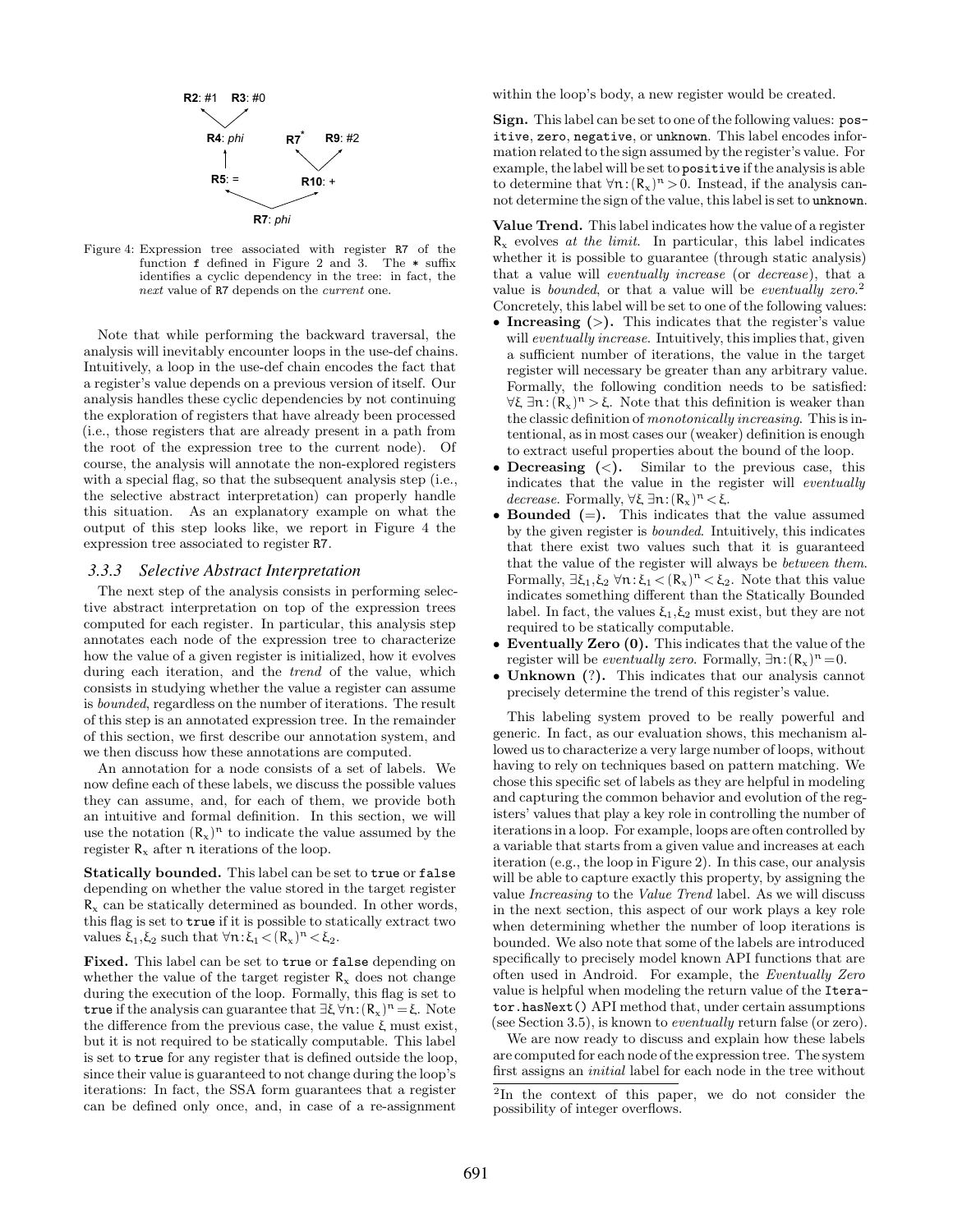children (i.e., leaf nodes). For example, a register that is set by the "const/4 R5 #42" bytecode instruction (which moves the constant  $#42$  in register R5) will be annotated with the *Statically Bound* and *Fixed* labels set to true, the *Sign* label set to positive, and the *Value Trend* label set to *Bounded*.

When such precise information is not available, our analysis takes into account the operations performed within the body of the loop to extract more precise, meaningful labels. One common case is when a relevant register is set to the return value of a known framework API function. For example, if a register is set to the return value of the List.size() API function, the analysis first determines whether the list could be modified during the execution of each iteration, and, if not possible, the analysis is able to set the *Value Trend* label to *Bounded*. More in general, the analysis combines information about the control and the body of the loop. This aspect of our analysis is described in Section [3.5.](#page-6-1)

Note that the computation of the *initial* values is more challenging when the tree contains cyclic dependencies. For example, consider the register R7 in Figure [4](#page-4-1): the value that R7 will assume during the *next* loop iteration, depends on the value assumed during the *current* one. This makes the analysis challenging especially when computing the value for the *Value Trend* label. In fact, in order to set this label to, for example, the *Increasing* value, the analyzer must first *prove* that one of the *next* values assumed by a given register will be greater than the *current* value. The analysis is able to reconstruct this relation by identifying cyclic dependencies in the expression trees and by determining, for example, whether the *next* version is the result of the addition of the *current* version and a quantity known to be positive (as for register R7 in the example of Figure [4\)](#page-4-1). In this case, this would be enough to prove that the register's value will *eventually increase*. This analysis step is implemented by iteratively propagating the information available, from the leaves to the root of the tree, until convergence is reached. Note that we called this analysis step *Selective Abstract Interpretation* because we are actually performing abstract interpretation (where the abstract domain is represented by our annotation system), by only considering those instructions that are relevant for the loop's bound analysis, i.e., the ones that appear in the associated expression trees.

Once the initial values are computed for all the leaves, propagating these labels throughout the entire tree is conceptually trivial. This is achieved by iteratively *merging*, for each node, the labels associated to their children nodes. The merge operation for all the annotations labels (i.e., *Statically Bounded*, *Fixed*, *Sign*, and *Bound Analysis*) is trivially implemented through a set of tables (one for each operand) that specify what the output label should be given two labels as input. For example, the addition of two registers that are known to be positive, is positive. As another example, consider a register that, at each iteration, is set to the subtraction of a register whose *Bound Analysis* label is set to *Decreasing*, and a register whose value is known to be positive: clearly, the *Bound Analysis* label associated to the *addition* node will be set to *Decreasing* as well.

#### <span id="page-5-0"></span>*3.3.4 Characterizing Conditional Instructions*

Once all registers of a given conditional instruction are properly annotated, it is conceptually simple to characterize it. For example, the *Value Trend* labels of the registers can be used to determine whether the loop is guaranteed to terminate: If the first register is known to *increase*, and the second register is known to be *bounded* (or *decreasing*), then it is easy to see that the conditional instruction will be *eventually satisfied*, and hence that the loop will eventually terminate. In some cases, it is even possible to statically determine the number of iterations in the worst possible case. This is done by consulting the *Statically Bounded* labels of each register. Moreover, the information encoded in the expression trees can be used not only to perform bound analysis, but also to determine whether a given conditional instruction depends on the return value of specific methods, fields, or other factors. This additional information is useful to characterize which categories of API functions control the number of iterations of a given loop.

#### <span id="page-5-1"></span>*3.3.5 Generalization to Complex Loops*

All analysis steps described so far focus on the characterization of a single conditional instruction. We now discuss how our analysis can be generalized to complex loops. For what concern the bound analysis, our analysis proceeds by considering all exit paths, and it reconstructs a boolean formula that represents the combination of all of them. Then, our system minimizes the boolean formula (by applying well-known simplification techniques), and converts it to a canonical representation. At this point, our analysis determines whether a given complex loop is guaranteed to terminate according to the following two observations: The conjunction of two conditions is *eventually satisfied* if and only if both the conditions are known to be *eventually satisfied*; The disjunction of two conditions is *eventually satisfied* if either one of the two conditions is *eventually satisfied*. By following these simple rules, our analysis is able to characterize complex loops as well. As an explanatory example, for the loop in Figure [2,](#page-2-1) the minimized boolean formula that represents all exit paths is: i >= 1.size()  $\vee$  (i < i.size()  $\wedge$  e == null). Thus, the analysis can establish that the loop will terminate since the variable i (stored in R7) is known to *eventually increase*, while **1**.size() (stored in R6) is known to be a fixed value.

## <span id="page-5-2"></span>3.4 Loop Body Characterization

This section discusses how our analysis characterizes the behavior and the body of a given loop. From a high-level point of view, our analysis aims to determine the set of framework API functions that might be possibly invoked (intra- and inter-procedurally) within the context of a loop's iteration. To do that, the analysis first considers all basic blocks that belong to the body of the loop. Then, it identifies all invoke-\* bytecode instruction, and, for each of them, the previously-computed inter-procedural call graph is consulted. For each potential target, the analysis proceeds according to the following algorithm: if the target is a framework method, then this method is added to the set of framework methods that could be potentially invoked; alternatively, if the target method is a method defined within the application, the analysis adds to the set of possible targets all the methods that are (directly, or indirectly) reachable by traversing the call graph.

As the next step, each framework method is associated with a fine-grained label that indicates what type of operation it performs. These labels are assigned according to a manuallywritten configuration file, which specifies which label should be assigned to which method. To compile this configuration file, we started by consulting the results from PScout [[6](#page-10-12)] and SuSi [\[26\]](#page-10-13), and then we augmented their results and annotations by consulting the Android documentation. Our configuration file currently specifies about 650 entries. Note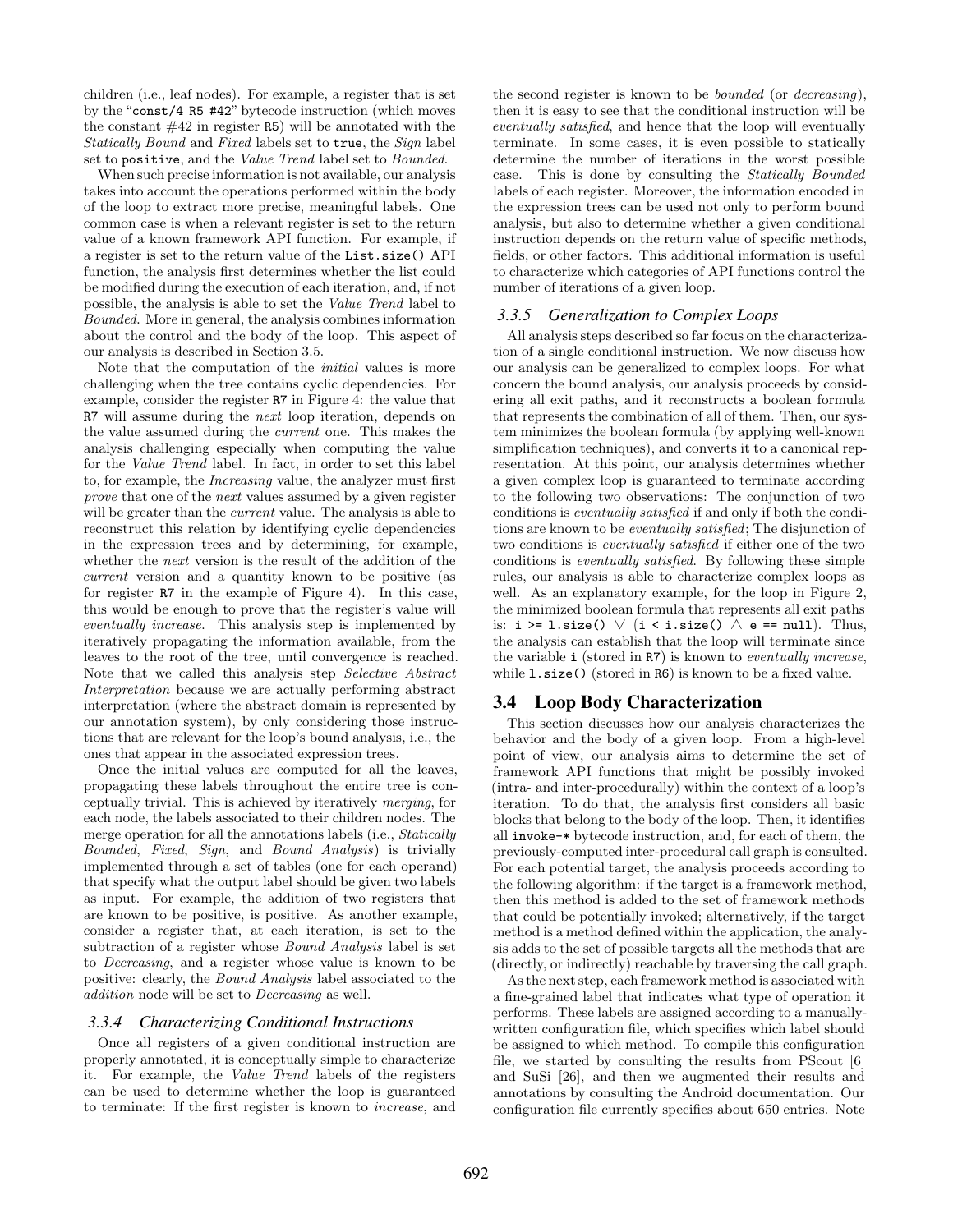|                                | Simple    | Complex | <b>No Exit Paths</b> | Total     |
|--------------------------------|-----------|---------|----------------------|-----------|
| Bounded                        | 2.060.485 | 540.755 | 0                    | 2.601.240 |
| Risky                          | 20.431    | 4.411   | $\Omega$             | 24.842    |
| Unknown                        | 1.108.471 | 294.707 | 0                    | 1.403.178 |
| <b>Potentially</b><br>Infinite | 890       | 1.816   | 3.550                | 6.256     |
| Non-Supported                  | 5.842     | 69.152  | $\Omega$             | 74.994    |
| Total                          | 3.196.119 | 910.841 | 3.550                | 4.110.510 |

<span id="page-6-2"></span>Table 1: Breakdown of the results related to the characterization on loops control aspect.

<span id="page-6-3"></span>Table 2: Number of loops controlled by various categories of framework APIs.

| <b>Category of API</b>            | Number of<br>Invocations |
|-----------------------------------|--------------------------|
| Iterators                         | 761,394                  |
| Parsing                           | 630.076                  |
| GUL-related                       | 474.683                  |
| Input/Output                      | 439.558                  |
| Data Structure                    | 296.541                  |
| Crypto                            | 279,234                  |
| <b>Information Gathering</b>      | 175.307                  |
| User Data Access                  | 165.465                  |
| Network                           | 105.662                  |
| <b>Polling Peripherals Status</b> | 64.860                   |

that each entry often describes multiple methods through the usage of regular expressions. Section [4](#page-6-0) reports the details about the labels currently supported by our analysis.

# <span id="page-6-1"></span>3.5 Dependency Between Control and Body

In some circumstances, to assign a precise control label (as the ones described in Section [3.3\)](#page-3-3) to the return value of a method, it is necessary to characterize the operations performed in the body of the loop. For example, consider a loop bounded by the List.size() API method. In many cases, the size of the list will not change after each iteration. However, it could be possible that the loop's body modifies the list, thus changing its size. Similarly, consider the example of the Iterator.hasNext() API method. The hasNext method is known to return zero when no more items can be processed, which, under normal conditions, is eventually going to happen. However, if the body of the loop does not invoke the Iterator.next() API method (to *process* the current item in the list), the hasNext API method will never return the value zero, thus functionally creating an infinite loop.

For this reason, we extended our static analysis framework so that the actions in the body are taken into account when characterizing the return value of some known API functions. For example, when a loop is bounded by the List.size() API method, our analysis verifies that there is no path (within the body of the loop) that might invoke a method to modify the list: if that is the case, the analysis will label the return value of the size() API method as a *fixed* value. Similarly for the hasNext() example, our analysis verifies that all possible paths invoke the next() method, in which case the analysis will be able to label the return value of the hasNext() API method as *Eventually Zero*. As part of the process, our analysis also performs a conservative intra-procedural on-demand alias analysis step to determine whether the body of the loop operates on the same (or

different) object than the one used for control. This simple, but effective technique proved to significantly improve our results both in terms of precision and performance.

# <span id="page-6-0"></span>4. EMPIRICAL STUDY

In this section, we discuss how we used our static analysis framework to perform the first large-scale empirical study on why and how Android applications make use of loops. First, we describe the dataset we used for our study. Then, we discuss the results of the bound and body analysis, by also including several insights related to the performance and security aspects.

## 4.1 Dataset

To build our dataset, we considered the applications collected by the PlayDrone project [\[27](#page-10-14)]. Essentially, PlayDrone is a crawler for the official Google Play Store, and it has been used to crawl more than one million applications between 2013 and 2014. We opted to use this dataset because it is the most representative source of Android apps that spans over the entire market, and because this dataset is publicly accessible. For our experiments, we selected, at random, a subset of 15,240 applications. These applications span over several categories on the market store, and they contain hundreds to several thousands methods, depending on the complexity of the application and the libraries they include.

# 4.2 Overall Results

Among the 15,240 applications selected for the experiments, our prototype was able to successfully analyze 11,823 (77.57%) of them. The analysis of the remaining 3,417 applications did not terminate before the timeout was reached (given the size of the dataset and the complexity of the analysis, we opted to enforce a timeout of 30 minutes for the analysis of each application). For the applications that were successfully processed, our tool identified and analyzed a cumulative total of 4,110,510 loops, and a total of 118,190,014 API framework methods that could potentially be invoked in these loops. On average, analyzing each application took 96.77 seconds, and analyzing each loop took 50.86 seconds.

# 4.3 Loop Control and Bound Analysis

In this section, we will discuss the results of our analysis that are related to how the number of iteration of each loop is controlled. As a first aspect, our analysis identified 3,196,119 (77.70%) *simple* loops (i.e., loops with only one exit path with one condition) and 910,841 (22.22%) *complex* loops (i.e., loops with one or more exit paths with several exit conditions). For the 3,550 (0.08%) remaining loops, our analysis determined that there was no exit path associated to it. We discuss this case later in this section (see the *Potentially Infinite* paragraph). As another interesting statistic, we found that 266,667 (6.48%) of the loops contain at least one nested loop.

Another important aspect that our analysis helps characterizing is related to the following question: how often it is possible to statically determine whether a loop can be guaranteed to terminate? Table [1](#page-6-2) reports the details about the different categories of our results. In particular, it shows the breakdown of the bound analysis with respect to the complexity of the loop. The remainder of this section discusses the different analysis results.

**Bounded Loops.** Our analysis was able to determine that 2,601,240 of the loops are guaranteed to terminate (indicated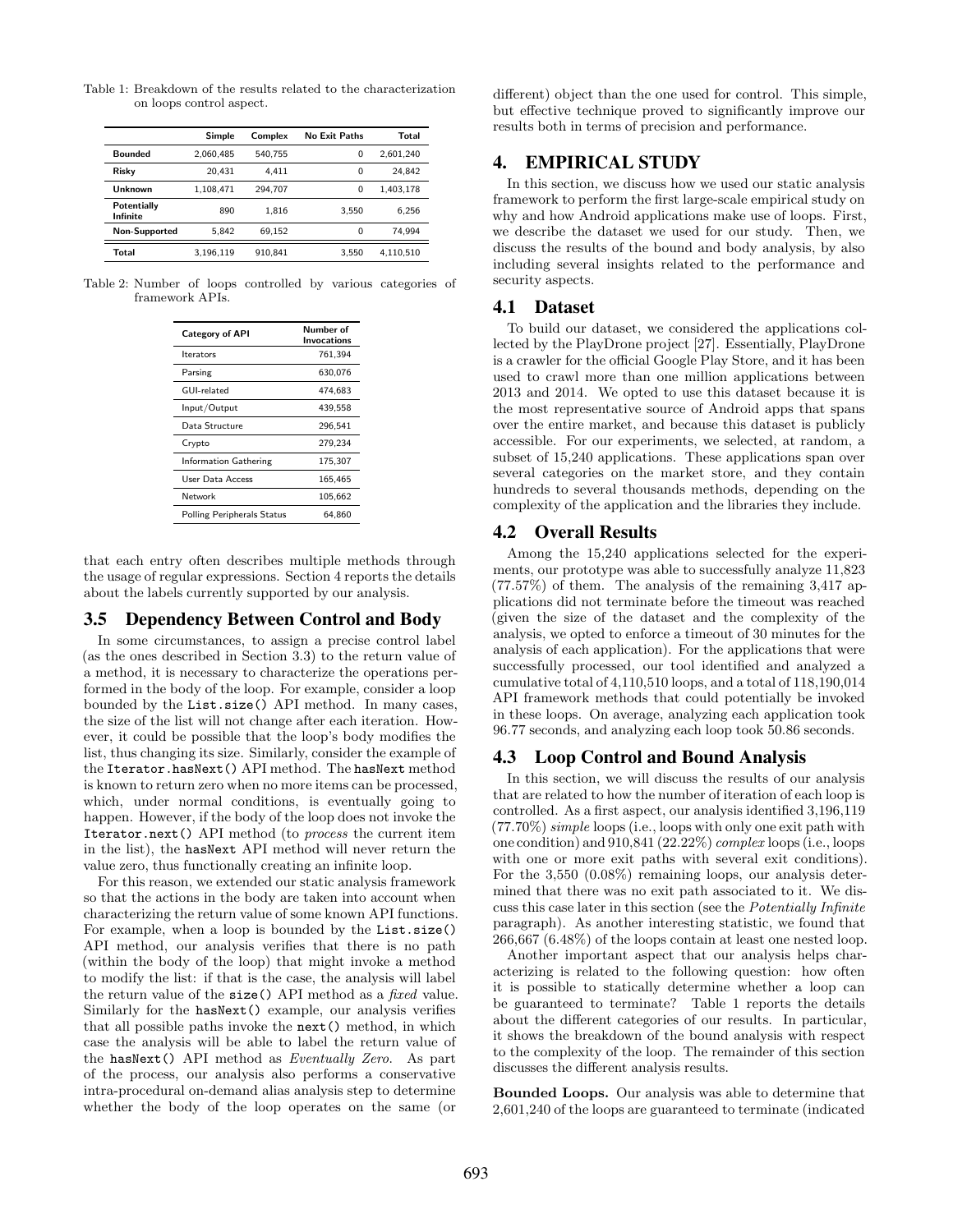with *Bounded* in the table). This constitutes an interesting result, as these loops correspond to a substantial portion (63.28%) of the analyzed loops. In fact, it shows that, even if determining whether a loop terminates is an undecidable problem in the general case, it is possible to provide an answer in a surprisingly-high number of cases. Another interesting aspect is that the method annotations and alias analysis described in the previous sections were critical to prove termination for 1,037,105 loops. Moreover, our tool identified 92,795 (2.26%) loops for which the number of iterations in the worst case can be statically determined. Note that most existing techniques only focus on this (small) set of loops' categories, which indicates the need for more generic loop analysis techniques, like the one proposed in this paper.

**Risky Loops.** Our analysis identified 24,842 (0.60%) loops that are implemented in a *risky* way (indicated as *Risky* in the table). With the term "risky," we refer to loops implemented so that, independently from whether they terminate or not, a subtle change in the loop's body might cause the loop to become infinite. As a clarifying example, consider the loop "for  $(i=0; i != 12; i+=3)$  {...}"; this loop will iterate exactly four times. However, a modification to how the variable i is updated could suddenly introduce an infinite loop. A much safer yet equivalent alternative to implement the loop in example would be to convert the *different than* comparison (!=) to a *less than* comparison (<).

**Loops with Unknown Bound.** For 34.16% of the loops, our analysis was not able to determine whether the execution is bounded or not (indicated as *Unknown* in the table). One of the root causes for which our static analysis framework cannot determine whether a loop is bounded or not is constituted by the fact that the number of iterations of a loop can be influenced by the return value of a method invocation. In 512,675 cases, the number of iterations is controlled by the return value of the invocation of a method implemented in the application. Alternatively, the loop could be controlled by the value returned by a framework API function. As part of our experiments, we explored which categories of API functions are controlling the execution of loops more often. The most frequent entries are reported in Table [2](#page-6-3). Unsurprisingly, the most common API functions are those that associated with iteration and parsing. However, other results are more interesting: For example, our analysis identified 105,662 cases where a loop is directly controlled by network-related API functions. Although this is innocuous in most scenarios, a loop that depends on an *external component* might have several security-related implications, which we discuss at the end of this section.

**Potentially Infinite and Non-Supported Loops.** A minor portion of the loops (6,256 in total) were classified as *Potentially Infinite*. For these loops, our analysis determined that there was no (explicit) exit path in their control-flow graph. Clearly, this property indicates that a loop *might* be an infinite loop, but, of course, it is not necessarily the case. In fact, these loops might have implicit exit paths implemented by means of exceptions or by means of concurrently modifying values in different threads. These two aspects are not supported by our prototype, thus making it currently impossible to discern whether a loop is actually infinite or not. Nonetheless, we believe these loops represent cases of poorlyimplemented functionality, regardless on whether they are infinite or not. In fact, in these cases, the loop's termination condition is implemented in a different place than the loop itself, and this decreases the readability of the code. Moreover, the Android framework is fundamentally event-driven and it offers to a developer a plethora of callback-based mechanisms to avoid implementing loops whose termination condition is *triggered* from a thread different than the one executing the loop. To make things worse, aggressive power savings in Android [\[2](#page-10-15)] often pause and later resume an application, potentially rendering these loops infinite, if not carefully implemented. Finally, our analyzer was not able to analyze 74,994 loops, the reason being that they rely on switch-like bytecode instructions (instead of the simpler if-\* bytecode instruction), which our prototype currently does not fully support. Of course, the analysis can be easily extended to handle these cases as well, which is left as future work.

**Performance Aspect.** Our analysis can be useful to identify (potential) missed opportunities for performance-related optimizations. In particular, our analysis determined that for 259,014 loops (6.30% of the total), the body of the loop repeatedly invokes an API function whose return value does not change after each iteration nor has side effects. For example, this situation arises when a developer writes a loop to iterate over the items of a list by using an *index* variable that goes from zero to the size() of the structure: If the structure is not modified, the return value of the size() API method would not change after each iterations, and hence its return value could be cached.

This kind of situations can arise for two reasons. First, it might be a developer's mistake: she could write a loop that invokes an API function within the body of a loop, instead of invoking it – just once – before the loop's first iteration. In this case, the value could have been cached. Second, it could be that the compiler itself does not have enough information to determine whether the return value of the API function is going to change or not. Hence, it has no other choice than invoking the API function for every iteration.

Although our analysis is not precise enough to identify all missed opportunities (hence, it might be affected by false negatives), the number of problematic loops we identified is already non-negligible. Moreover, we believe these optimizations could lead to important performance boosts, since they would prevent the invocation of framework API functions. As another observation, we note that in all these cases, it would have been possible to use one of the known Java constructs, such as iterators, which are known to improve the performance. Specifically, on the Android platform, index-based iterations are known to be slower than by using iterators, explicitly or implicitly through the "enhanced" *for-each* ":" syntax. This aspect is specifically mentioned in the performancerelated tips in the official Android documentation [\[4\]](#page-10-16).

**Security Aspect.** The analysis on how the number of iterations is controlled can be used to gain insights related to the security aspect as well. In fact, loops could be intentionally written to be infinite loops, so to make the device unusable and drain its battery. Our loop control analysis helps in highlighting these problematic cases, by identifying *potentially infinite* loops that do not have any explicit exit paths, or whose exit conditions do not seem to be satisfiable. As we already mentioned, most of these loops, in practice, do terminate. However, as the number of *warnings* only represents the 0.15% of the total number of loops, we believe it is worth it to check them manually. At the very least, these cases might indicate a poorly-implemented loop, thus deserving human attention anyways.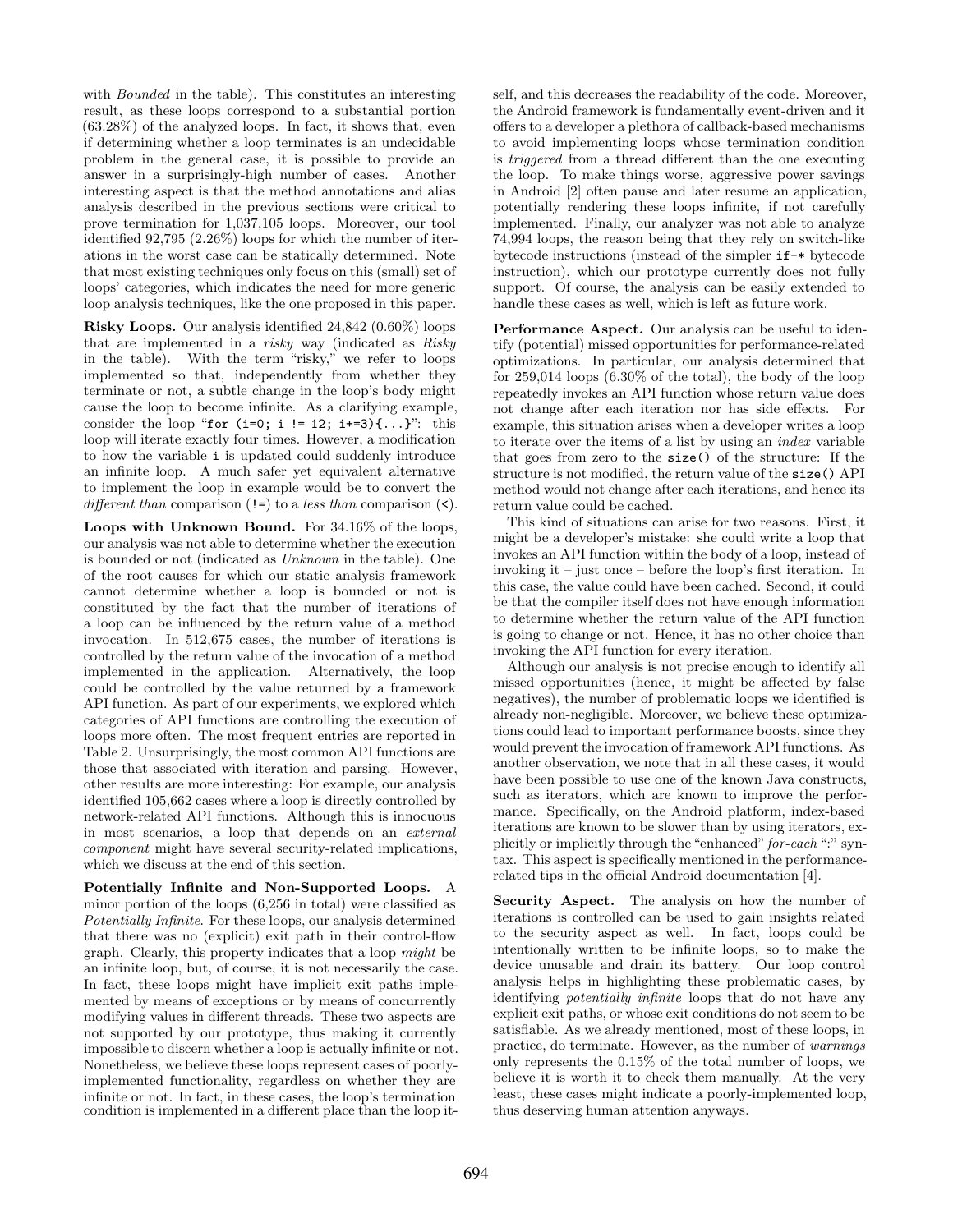|                          | Invoked<br>Within Loop | <b>Invoked Within</b><br>UI/Main Thread |
|--------------------------|------------------------|-----------------------------------------|
| Alarm                    | 35,598                 | 25,293                                  |
| Android-Specific         | 1,001,833              | 772,053                                 |
| Audio                    | 58,931                 | 44,856                                  |
| Bluetooth                | 60,590                 | 39,528                                  |
| Camera                   | 5,944                  | 5,286                                   |
| Concurrency              | 1,247,208              | 882,272                                 |
| Crypto                   | 2,445,049              | 1,786,780                               |
| Data Structure           | 3,552,636              | 2,519,611                               |
| <b>Device Settings</b>   | 2,330                  | 1,877                                   |
| Exception                | 505,232                | 339,887                                 |
| Face Detector            | 173                    | 156                                     |
|                          | 15,539                 | 11,089                                  |
| Garbage Collector<br>GUI | 3,420,748              | 2,546,585                               |
| Device Data              | 1,992,174              | 1,473,369                               |
|                          |                        |                                         |
| Iterators                | 3,960,567              | 2,666,318                               |
| Intent                   | 831,777                | 635,166                                 |
| Internals                | 319,602                | 228,487                                 |
| Input/Output             | 2,975,636              | 2,145,467                               |
| Keyguard                 | 6,270                  | 4,898                                   |
| Log                      | 945,011                | 706,759                                 |
| Multithread              | 445,365                | 351,762                                 |
| Network                  | 1,057,628              | 764,240                                 |
| <b>NFC</b>               | 60,372                 | 39,363                                  |
| Object Comparison        | 638,745                | 479,699                                 |
| Parsing                  | 1,967,496              | 1,452,295                               |
| Phone                    | 696,440                | 522,025                                 |
| Power Manager            | 298,692                | 210,882                                 |
| Privileged Operation     | 8,095                  | 3,426                                   |
| Process                  | 6,391                  | 5,187                                   |
| Random                   | 728,221                | 537,012                                 |
| Reflection               | 933,875                | 680,074                                 |
| Resource                 | 296,015                | 221,096                                 |
| Sensor                   | 6,869                  | 4,882                                   |
| <b>SMS</b>               | 796                    | 709                                     |
| Speech                   | 2                      | 1                                       |
| StrictMode-related       | 295,617                | 207,888                                 |
| String                   | 432,772                | 298,039                                 |
| Telephony                | 688,520                | 514,868                                 |
| Usb                      | 691,891                | 518,117                                 |
| Userdata                 | 2,647,813              | 1,976,974                               |
| Video                    | 315,706                | 225,922                                 |
| <b>VPN</b>               | 21                     | 19                                      |
| Webkit                   | 35,554                 | 27,806                                  |
| <b>WIFI</b>              | 297,730                | 209,340                                 |
|                          |                        |                                         |

<span id="page-8-0"></span>Table 3: Breakdown of the number of loops that can possibly invoke a method with a given semantic.

Another interesting aspect related to security is that we identified some loops whose number of iterations depends from a factor *external* to the application itself. For example, we identified 105,662 loops that depend on network input. In certain scenarios, this external dependency might cause issues: depending on the threat model, the attacker might have a chance to alter network data and create an infinite (or, at the very least, a very long-running) loop by sending properly-crafted data to the device.

# 4.4 Loop Body and Behavior Analysis

As we discussed in Section [3.4,](#page-5-2) our analysis characterizes the operations performed by the body of the loop by determining the framework API functions that could potentially be invoked from within the loop body. This is done by both considering the class hierarchy analysis (to conservatively take into account the dynamic dispatch mechanism) and by consulting the inter-procedural call graph. Then, our system associates a semantic label to the reached framework methods (according to the manually-written policies described in Section [3.4](#page-5-2)). Table [3](#page-8-0) reports how many loops have been found to possibly invoke a method with a given semantic label.

Our results show that, in most cases, developers make use of loops to invoke low-risk APIs. For example, they use loops to perform simple iterations over app-specific objects (Iterators), perform cryptographic operations (Crypto), generating random numbers (Random), parsing data (Parsing), iterating over different data structures (Data Structure). Thus, the majority of loops appear to be innocuous. Loops also use Android-specific methods, identified in Table [3](#page-8-0) by the following labels: Android-Specific, Face Detector, Device Data, User Data. However, as we will discuss in the following paragraphs, we also found that a non-negligible portion of loops might invoke several APIs that, in an event-driven system like the Android platform, can impact both performance and security.

Finally, our analysis found that 306,593 (7.45%) loops do not invoke any framework API functions. After manual investigation of few samples, we found out the most common case to be one of the following: either the loop performs some sort of mathematic computation, or it updates application-specific objects' fields.

**Performance Aspect.** Every Android application is executed by several threads: one UI thread, which takes care of handling user interaction, and several other non-UI threads. Since the UI thread is in charge of executing the *interactive* part of an application, blocking tasks, such as I/O operations or network connections, should always be executed in a non-UI thread. Doing otherwise is specifically discouraged by the official guidelines for Android developers [[4\]](#page-10-16). This is because Android has strict time constraints on UI threads: If a UI thread is not ready to handle a UI action, then the application will be terminated with the infamous Application Not Responding (ANR) error message [\[1\]](#page-10-17).

This aspect is so problematic that a recent version of Android introduced StrictMode [[3](#page-10-18)], which is, quoting the official documentation, "a developer tool which detects things you might be doing by accident and brings them to your attention so you can fix them." In particular, it is often used to "catch accidental disk or network access on the application's main thread." However, this mechanism can be explicitly disabled by an Android application. For example, to allow the invocation of network-related APIs within the UI thread, an application can invoke: android.os.Strict-Mode\$ThreadPolicy\$Builder!permitNetwork().

To analyze this potentially-problematic aspect, we implemented a simple analysis step to determine whether a given loop could be executed within a UI thread. In particular, this step performs reachability analysis starting from a given method, and it proceeds backward until the entry points are reached. Then, the analysis flags a loop as potentially-executed within a UI thread if at least one of these entry points is a method known to be associated to the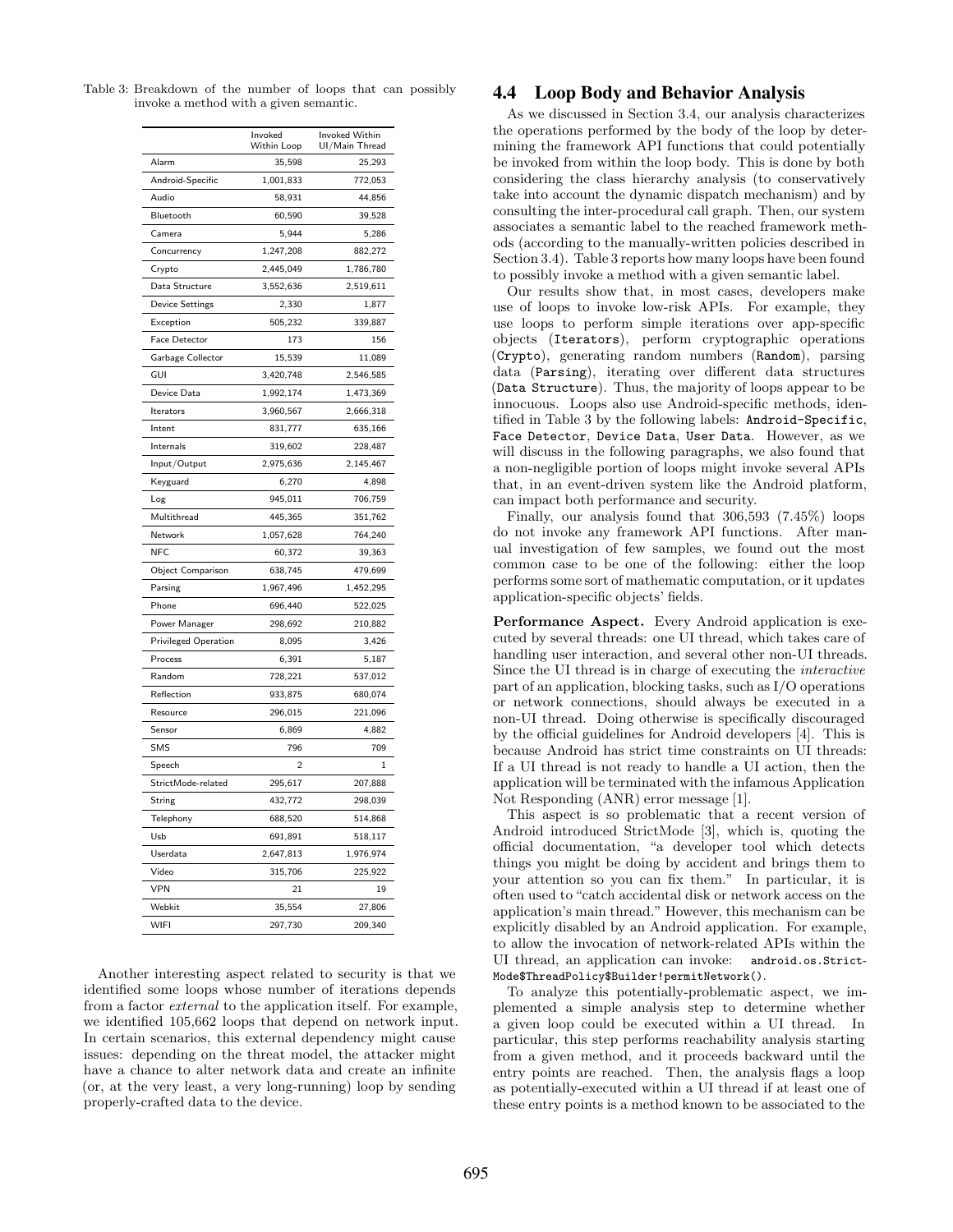GUI (i.e., Activity.onCreate()). Note that this analysis step might be affected by imprecisions. Nonetheless, we believe this to be an interesting experiment.

The breakdown of our results is reported in Table [3](#page-8-0). For example, our analysis identified that 1,057,628 loops could potentially invoke network-related API functions (Network), 764,240 of which might be invoked within a UI thread. More importantly, our analysis identified 207,888 loops that explicitly invoke at least one StrictMode-related API function within a UI thread, and thus could create performance-related issues. We note that, although these loops are not malicious, they do not follow the suggested guidelines, and hence we think it is interesting to report them.

**Security Aspect.** The security relevance of the invocation of an API function can increase depending whether it is executed within the context of a loop: the mere fact that a method can be invoked *multiple times* makes a given operation intrinsically more dangerous. For instance, a single invocation of the File.delete() method (which can be used to delete a file) is practically innocuous: However, if this method is executed within a loop, then the application has suddenly the capability to wipe out the phone's data, and thus should be considered as suspicious, or, at least, should be inspected by an analyst. Our analysis comes in handy because it provides detailed labels for a loop body indicating the kind of operations it can perform. Thus, these labels can be used to identify suspicious loops. A very interesting example we found is the following: our analysis identified 442 loops that repeatedly invoke the android.os.Debug!isDebuggerConnected() framework method. This method is used to check whether the application is being debugged or not. However, this very same API function can also be used by a malicious application to avoid debugging, and it should thus be considered potentially-suspicious.

# 5. RELATED WORK

Previous research has been focused on automatically analyzing loops in programs using techniques similar to the ones we used, but with different goals. Specifically, loop analysis has been often used for Worst-Case Execution Time (WCET) analysis, whose goal is to determine the maximum length in time of the execution of a given functionality. Clearly, the analysis of loops plays a key role when precisely estimating the worst-case time, and several approaches have been proposed in the past. Specifically, [[22\]](#page-10-4) uses a pattern-base approach to determine the upper bound of the number of iterations for specific classes of program loops. Other approaches, such as [[13,](#page-10-5) [21\]](#page-10-6), achieve the same goal by using program analysis and abstract interpretation, similarly to what we implemented in this work. Different approaches have been proposed too. For instance, [[9\]](#page-10-7) develops an approach based on data-flow and compares it with the approach used by aiT [[16](#page-10-19)] (an automatic tool to detect timing behavior of safety-critical software) showing strengths and weaknesses of both.

Other works focus on designing"compilation passes"to optimize the compilation of loops. For instance, many tools focus on analyzing loops to automatically rewrite them to exploit parallelism, both in CPUs [\[29\]](#page-10-0) and GPUs [\[30](#page-10-1)]. Refer to [[7,](#page-10-2) [23](#page-10-3)] for an introduction to loop-optimization techniques used, respectively, in GCC and LLVM. The tool we developed uses some of the techniques presented in these works, but with a different goal. Our goal is not to precisely measure a program's execution time nor to improve code compilation, but to automatically identify problematic cases of loop usage, to help developers or the market-scale vetting process of applications. In addition, we use our tool to perform a large-scale analysis of Android applications to automatically obtain insights about why and how loops are currently used by developers.

Although it is an undecidable problem in the general case, previous research also focused on automatically verifying loops' termination in programs written both in C [[15\]](#page-10-20) and Java [\[8\]](#page-10-21). Our tool can also be used to detect non-terminating loops, however our goal is much broader. In fact, we designed our analysis to be more generic and, to this end, we *relaxed* the requirement of exactly understanding the number of iterations of a given loop. In this way, our analysis is able to extract interesting insights even for loops whose number of iterations cannot be precisely computed by using static analysis.

Static analysis has been also extensively used to automatically detect a variety of risky programming practices and vulnerabilities (e.g., [\[25](#page-10-22), [14,](#page-10-23) [24,](#page-10-24) [12,](#page-10-25) [31,](#page-10-26) [19](#page-10-27), [18](#page-10-28)]) in Android applications. However, to the best of our knowledge, our work is the first to specifically focus on automatically analyzing problems related to loops, which, given the eventdriven nature of Android, play a key role when analyzing applications. In addition, static analysis has been also used to identify malware in the Android ecosystem (e.g., [\[20,](#page-10-29) [32,](#page-10-30) [5](#page-10-31)]). Although our tool does not focus specifically on malware detection, it can be used to identify specific malicious behaviors (such as time-consuming or non-terminating loops, exhausting device's resources or device's battery) that are not within reach of current generic malware-detection systems.

# 6. CONCLUSIONS

In this paper, we presented Clapp, a tool to automatically extract information about many aspects of loops, such as how they are controlled, and their body and behavior. For this work, we developed our analysis for the Android system, and we performed the first large-scale study on how and why loops are used in Android apps. In particular, we used our tool to analyze 4,110,510 loops contained in 11,823 distinct Android applications, and we discussed several insights related to the performance and security aspects. In the future, we envision CLAPP to be used to help developers in identifying incorrectlyprogrammed loops, and to assist the market-scale application vetting process by pinpointing applications containing suspicious or risky loops that should be manually investigated.

# 7. ACKNOWLEDGEMENTS

We thank the anonymous reviewers for their feedback. We would also like to thank Jacopo Corbetta, for his valuable help and many suggestions related to the large-scale evaluation, and Ali Zand, for the insightful discussion about the terminology used in an earlier draft of this paper. This material is based on research sponsored by DARPA under agreements number FA8750-12-2-0101 and FA8750-15-2-0084. The U.S. Government is authorized to reproduce and distribute reprints for Governmental purposes notwithstanding any copyright notation thereon. The work was also supported by the Office of Naval Research (ONR) under grant N000140911042, the Army Research Office (ARO) under grant W911NF0910553, by the National Science Foundation under grant CNS-1408632, by Lastline, Inc., and Secure Business Austria.